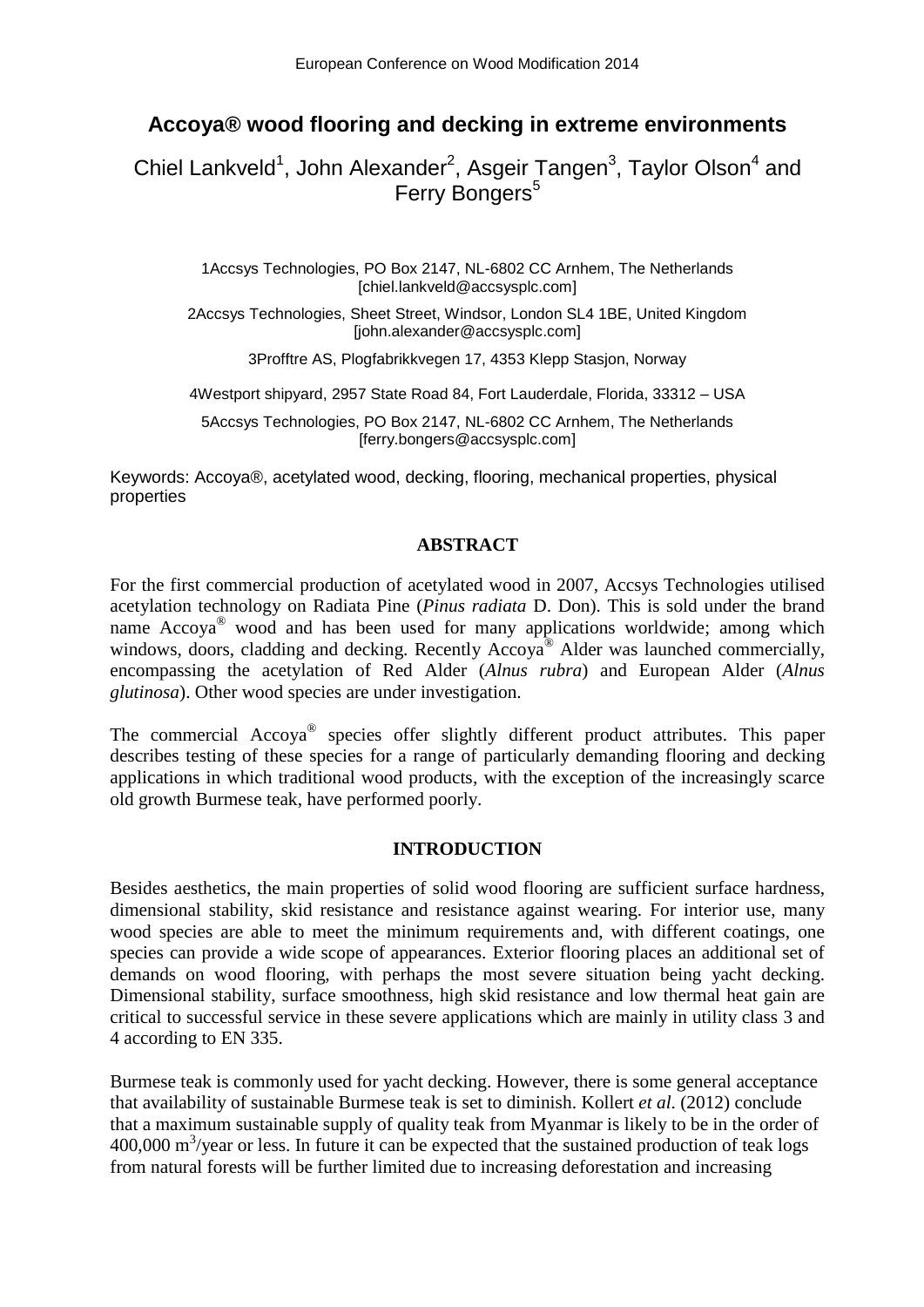pressure related to environmental factors. Hence, the supply trend points to a continuing decline in the volume and quality of natural teak. An extra influence on direct availability has the Burmese export ban of logs starting on 1 April 2014. As the material becomes scarcer, prices are likely to rise.

Based on several literature studies plantation Teak is no real alternative. Durability and dimensional stability of faster grown plantation wood have been determined as inferior to the old growth timber. Wolfsmayr *et al.* (2008) mention that: 'fast grown teak trees from a growth site in Costa Rica were harvested at an early growth stage, consisted entirely of juvenile wood and had a high proportion of sapwood. It was expected therefore that such conditions should not lead to high durability that is typical for teak. However the study revealed the same durability class (1, very durable) as mature natural grown teak for the outer part of the heartwood from plantations. The inner heartwood was slightly less durable (class 2, durable) but this fact is also known for natural teak.'

Separate ground contact stake trial testing at SCION (Simpson *et al.* 2013) indicates that Solomon Islands plantation teak grown on an 80 year rotation has durability which exceeds western red cedar but is some way below CCA H4 which can broadly be regarded as equivalent to Class 1 durable, and further again below Accoya after 8 years.



*Figure 1: Decay of several variations of wood species or/and treatments (source: Simpson et al. 2013).*

Kollert *et al.* (2012) reported that 'almost 77% of planted teak forests falls within the age class from 0 to 20 years, and 18 % in the age class from 21 to 40 years. Only 5% of the planted teak forests are older than 40 years.' Tewari & Mariswamy (2013) reported that Teak plantations between 30 and 32 years have a heartwood proportion of stem wood volume between 37 and 56%.

Accoya® Alder has been evaluated as an alternative to teak for yacht decking in this reported program of work. Accoya® Alder offers a European durability Class 1 rating under EN 350-1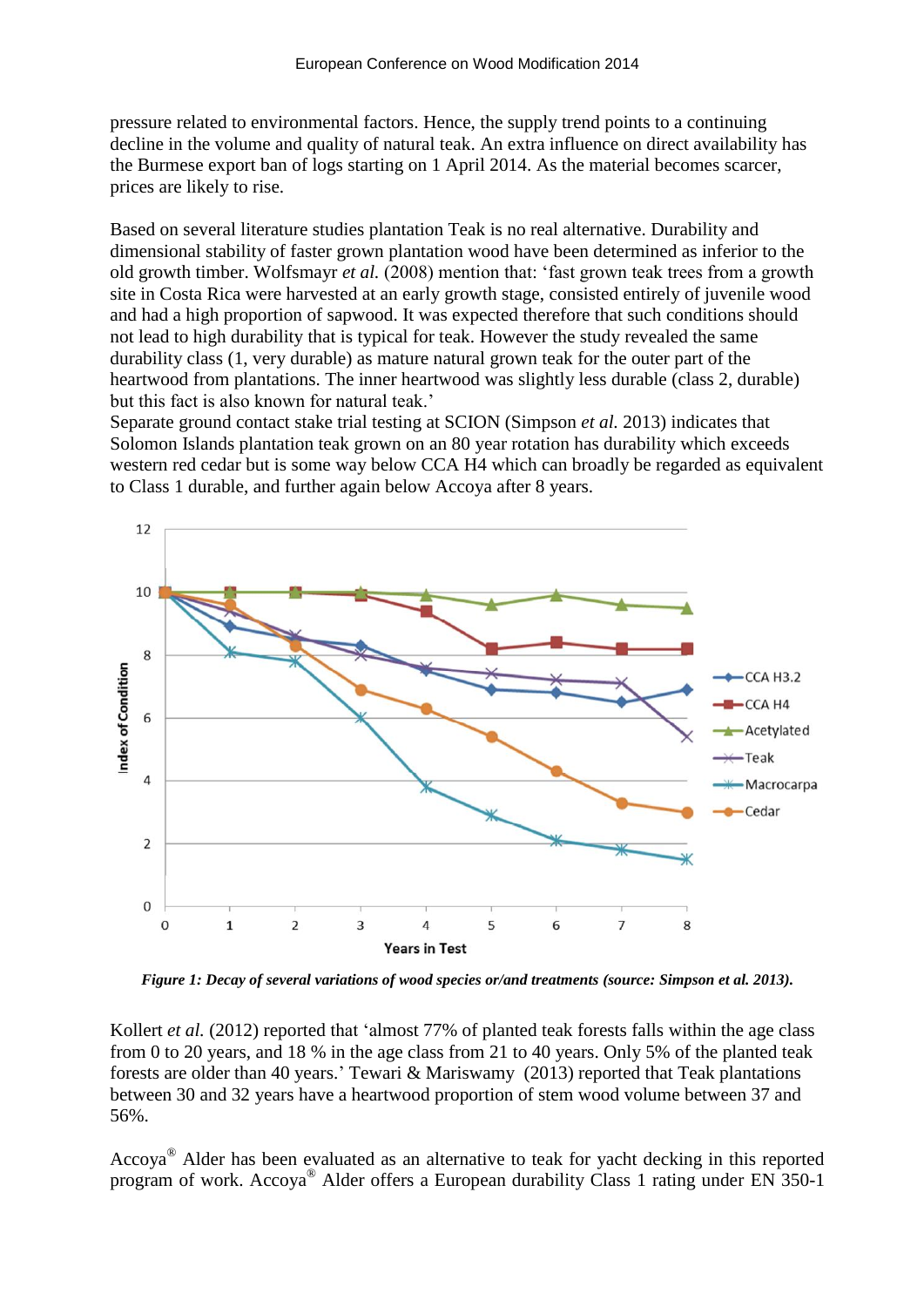based on results of laboratory tests according to EN 113 and ENV 807. It can be utilised for use classes 1 to 4 and has an 80% improvement in dimensional stability. The bending strength and stiffness is similar to the untreated Alder, but the Janka hardness is increased by circa 30%.

*Table 1: Most important wood properties of Teak compared to Accoya Alder. (Sources: Wagenführ 2010, SHR test report 6.322 (2007), Wolfsmayr et al. 2008)*

|                                                | Teak (Wagenführ)      | <b>African Plantation Teak</b> | <b>Accoya Alder (SHR)</b> |
|------------------------------------------------|-----------------------|--------------------------------|---------------------------|
|                                                |                       | (D. Louppe)                    |                           |
| of<br>class<br>Durability                      | $\overline{1}$        | 2 (but depending on age)       | 1                         |
| heartwood                                      |                       | $***$                          |                           |
| Density oven dry $\lceil \text{kg/m}^3 \rceil$ | $630(440-720)$        | $536 - 642$                    | $485(445-535)$            |
| Shrinkage wet $-$ oven dry                     | $2.1 - 3$             | Depending<br>growth<br>on      | 0.8                       |
| radial $[\%]$                                  |                       | rate/annual ring width         |                           |
| Shrinkage wet – oven dry                       | $4.2 - 5.8$           | Depending on<br>growth         | 1.2                       |
| $tan g$ [%]                                    |                       | rate/annual ring width         |                           |
| <b>Bending</b><br>strength                     | $58 - 109$            | $81 - 169$                     | $90*$                     |
| $[N/mm^2]$                                     |                       |                                |                           |
| Bending<br>stiffness*                          | 9500 - 13.200         | $7600 - 17.500$                | $8700*$                   |
| $[N/mm^2]$                                     |                       |                                |                           |
| Janka hardness [N]                             |                       | Side: $3700 - 4890$            | Tangential: 3570          |
|                                                |                       | End: 4065 - 4760               | Radial:<br>3240           |
|                                                |                       |                                | End grain: 6050           |
| Brinell Hardness [N/mm <sup>2</sup> ]          | Tangential: $28 - 39$ |                                |                           |
|                                                | End grain: 63 - 71    |                                |                           |

*\* Based on clear samples*

*\*\* Source: Wolfsmayr et al. (2008)*

Wet situations might represent a condition in which external flooring (decking) is most susceptible to damage in service. Accoya structural properties are less affected by high moisture levels compared to unmodified wood (Bongers *et al*. 2013, Marcroft *et al.* 2013). This characteristic ability to retain mechanical properties in wet conditions was extended in this work where Janka hardness was tested for unmodified wood and Accoya in both dry and wet conditions.

# **EXPERIMENTAL, RESULTS & DISCUSSION**

This section describes test methods, demonstration installations, independent research results and sources of literature data given per project/topic.

### **Wood decking/flooring in exterior use**

185 mm wide tongue  $\&$  groove profiled Accoya<sup>®</sup> Radiata pine flooring boards were installed to create a 16 m diameter dance floor in a public park 'Fælledparken' in Copenhagen, Denmark. During the summertime the floor is in daily use by different dance groups. The flooring was installed with only 1 mm (0,5% of the board width) gap between the boards. The construction ensures good ventilation underneath the boards. The circular floor is split into 4 quarters for optimal use of the lower longitudinal swelling coefficient. For two and half years the dance floor has been exposed to a range of weather conditions and has been frequent used for dancing. The outdoor floor still remains stable and in very good condition considering the external environment.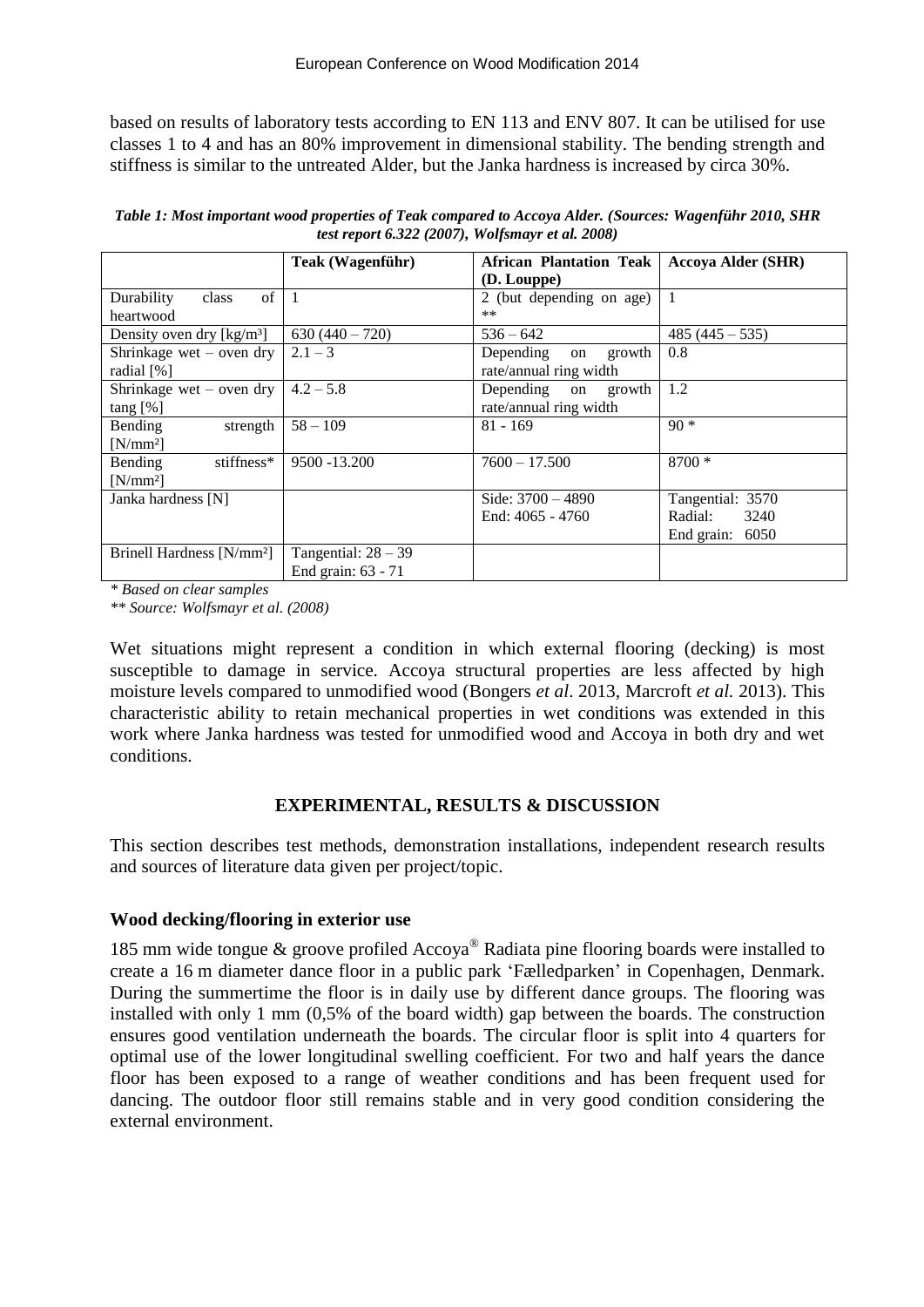

*Figure 2: Overview of the exterior dance floor. Picture 3: Close up photo of the surface after 3 seasons before cleaning.*

Avoiding lift of the board from the substructure when such a small expansion gap is present requires that the timber boards offer an exceptional level of dimensional stability.

For example: Accoya Radiata pine from ambient (4%) to soaked will swell 1.2% in width. Over a width of 185 mm this leads to a maximum expansion of 2.2 mm. This stability level is compared to a range of hardwood timbers used in external deck applications in table 2. The absolute swell of hardwood species is approximately between 2 and 8 times that of Accoya.

| <b>Species</b>                                          | Average radial swell<br>from oven dry to<br>soaked $[\%]$ | Absolute swell [mm] in a<br>board of 185 mm |
|---------------------------------------------------------|-----------------------------------------------------------|---------------------------------------------|
| Accoya Radiata pine plain sawn ( <i>Pinus radiata</i> ) | 1.2                                                       | 2.2                                         |
|                                                         |                                                           |                                             |
| Azobe ( <i>Lophira alata</i> )                          | 7.4                                                       | 13.7                                        |
| Bangkirai (Shorea laevis)                               | 9.0                                                       | 16.7                                        |
| Bilinga (Nauclea diderrichii)                           | 4.4                                                       | 8.1                                         |
| Ipé (Handroanthus spp.)                                 | 3.9                                                       | 7.2                                         |
| Iroko (Milicia spp.)                                    | 4.7                                                       | 8.7                                         |
| Teak (Tectona grandis)                                  | 2.6                                                       | 4.8                                         |

*Table 2. Swelling of various wood species (Source: SHR report 6.322 (2007), Wagenführ 2010).*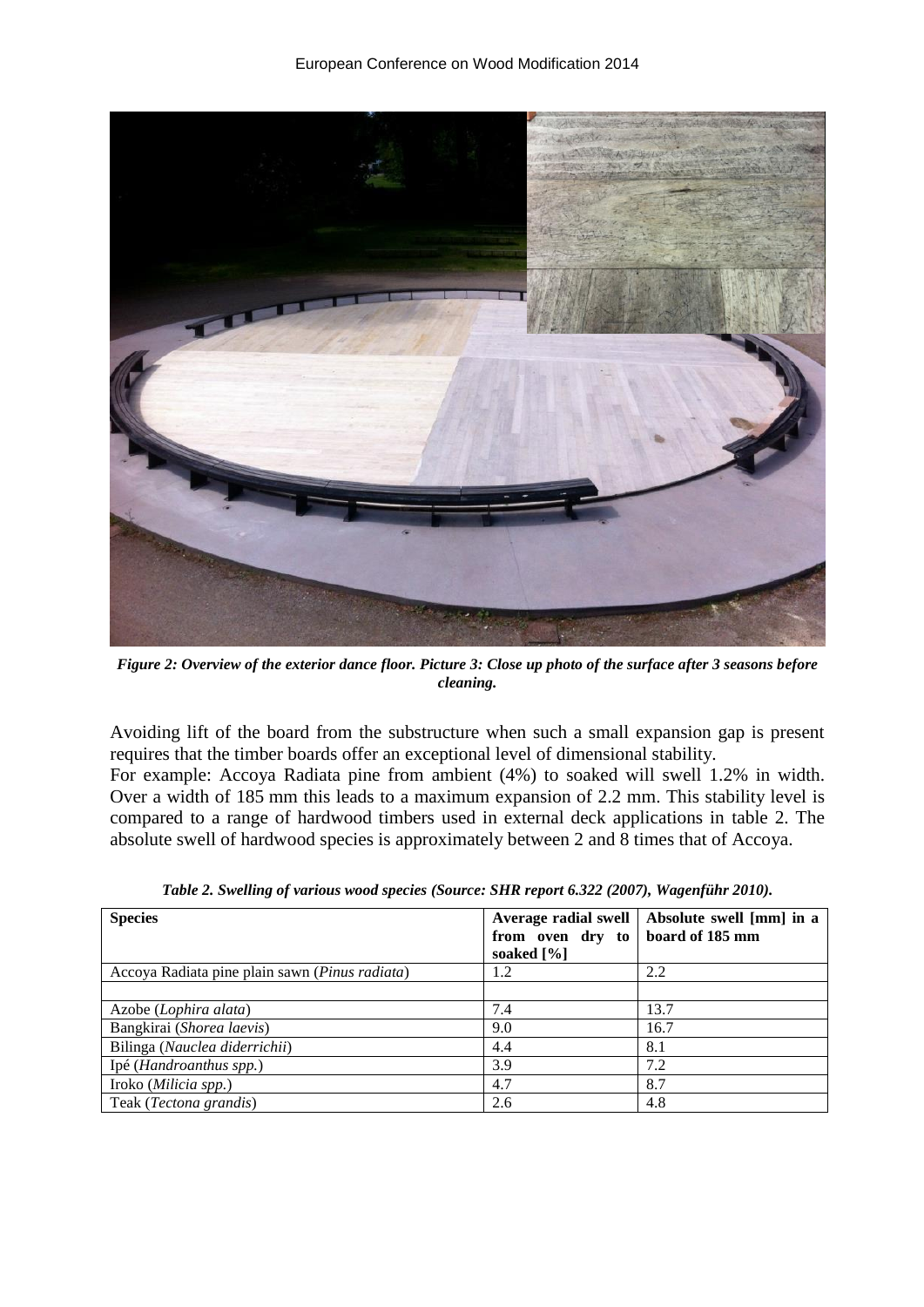

*Figure 4: Bangkirai test deck, originally with 5 mm gaps totally closed up after being exterior exposed.*

Table 2 indicates a disparity between an average Accoya swell of 2.2 mm over this 185 mm and the installed expansion gap of 1 mm. This indicates that either the Accoya boards never reach a saturated level or that through compression of the wood, the boards are able to cope with some average expansion of between 1 and 2.2 mm.

In the same park Accoya Radiata pine 34 x 198 mm (thickness x width) grooved boards have been used for a 30 m long bridge deck. Over 5 million people have crossed the bridge since its opening and the wood is still performing well. A gap of 5 mm was left between the boards in order that there was sufficient space for the hidden fasteners.



*Figure 5: Accoya 34 x 198 mm bridge deck with hidden fasteners.*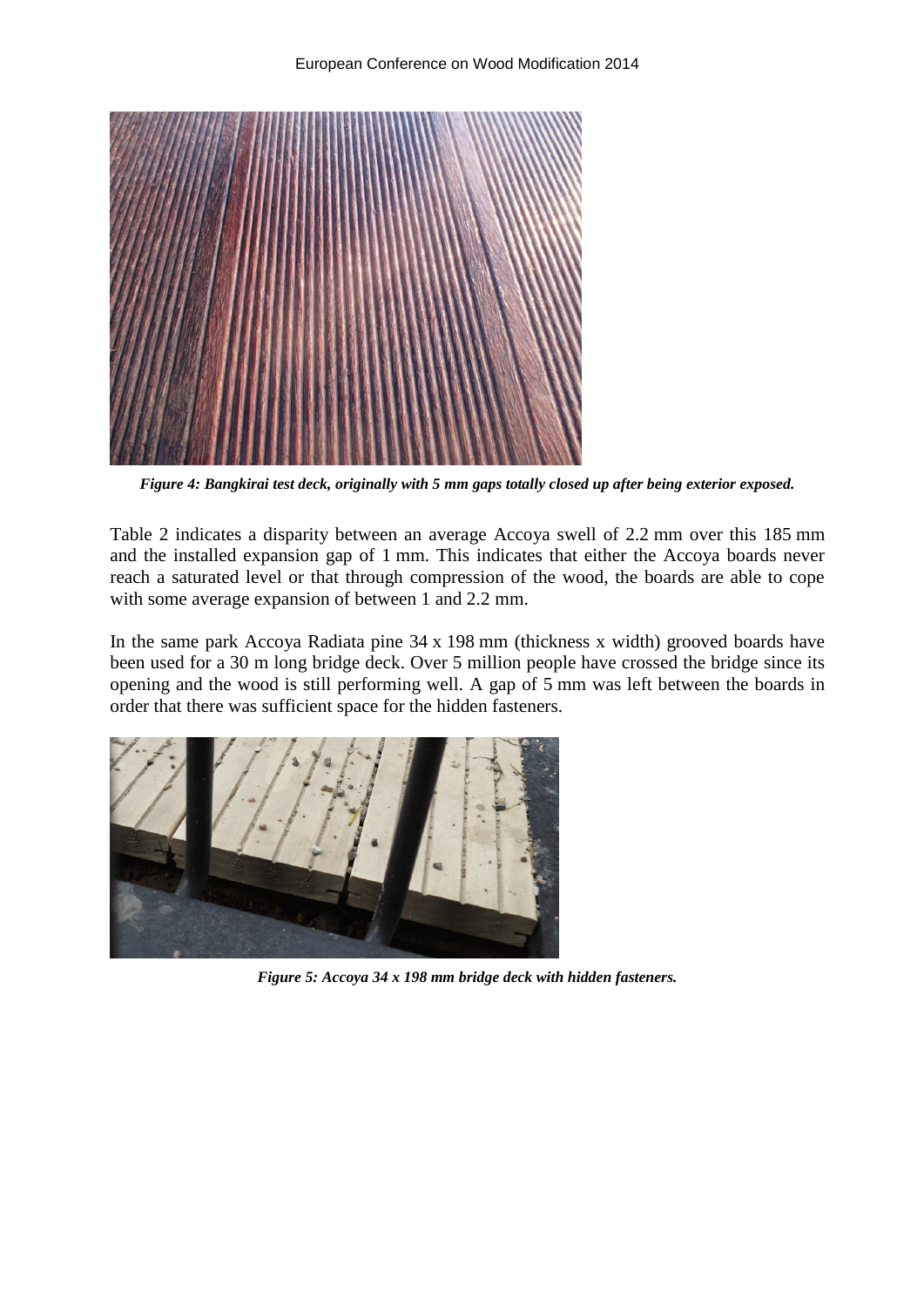#### **Skid resistance for the use of wood in public places**

There are several standards and principles to measure the skid resistance of a surface. Three methods have been conducted in this review. The first is DIN 51130; DIN 51097 in which a person stands on a tilting surface. The second is JIS A1454 in which a Portable Slip Meter is used and a third is the SIA252:2002 (Swiss method) where a slip meter tests a 60 cm long surface.

Description of the test:

Three different test persons with prescribed shoes stand on a test surface. A lubricant is applied on the surface, 200 ml/m<sup>2</sup>, and under the shoes. The surface tilts with 1°/s. The angle is measured at the point where the test person is not able to stand secure anymore. Test is repeated 3 times per test person and, in anisotropic materials, is tested in both length and perpendicular orientation. A calculation, based on the point the test technician slips is used to derive the classification of skid resistance.



#### *Table 3: Classification of skid resistance according DIN 51130.*

| Average acceptance angle | <b>Classification of skid resistance</b> | <b>Example applications</b>                |
|--------------------------|------------------------------------------|--------------------------------------------|
| $6-10^\circ$             | R9                                       | Internal flooring                          |
| $10-19^\circ$            | R <sub>10</sub>                          | Public toilets                             |
| $19-27^\circ$            | R <sub>11</sub>                          | Shop entrances, external public staircases |
| $27 - 35^{\circ}$        | R <sub>12</sub>                          | <b>Professional kitchens</b>               |
| $>35^\circ$              | R <sub>13</sub>                          | Professional slaughterhouses               |

Most uncoated wood products perform in category 10/11, although many factors will influence the performance during time, like the use of a coating, moisture content, algae, wearing, etc. A specific Accoya decking profile was tested in accordance with DIN 51130. The results presented below indicate several permutations of smooth profiled, coated and uncoated are at least equivalent to typical wood results and meet the requirement of both external public stair cases and shop entrances.

| LaBella <sup>®</sup> Smooth profiled, oil coated Accoya, length orientation: | R <sub>11</sub> |
|------------------------------------------------------------------------------|-----------------|
| LaBella® Smooth profiled, oil coated Accoya, perpendicular orientation: R11  |                 |
| LaBella® Smooth profiled, uncoated Accoya, length orientation:               | R <sub>11</sub> |
| LaBella® Smooth profiled uncoated Accoya, perpendicular orientation:         | R <sub>12</sub> |

Another test was performed in Japan according JIS A1454: 2010, using an Ono Portable Slip Meter. Specimens sized 26 x 140 x 140 mm (thickness x width x length) were tested on a dry surface and on a wet surface by applying  $400 \text{ g/m}^2$  of ordinary tap water directly before testing. The coefficient of skid resistance (CSR) is measured and listed in table 4. The values achieved for Accoya in the range of product permutations can be compared to the threshold levels for a range of application areas according to Tokyo Government Manual of Building Standards (Table 5). The test results fit within the boundaries for the full range of use situations.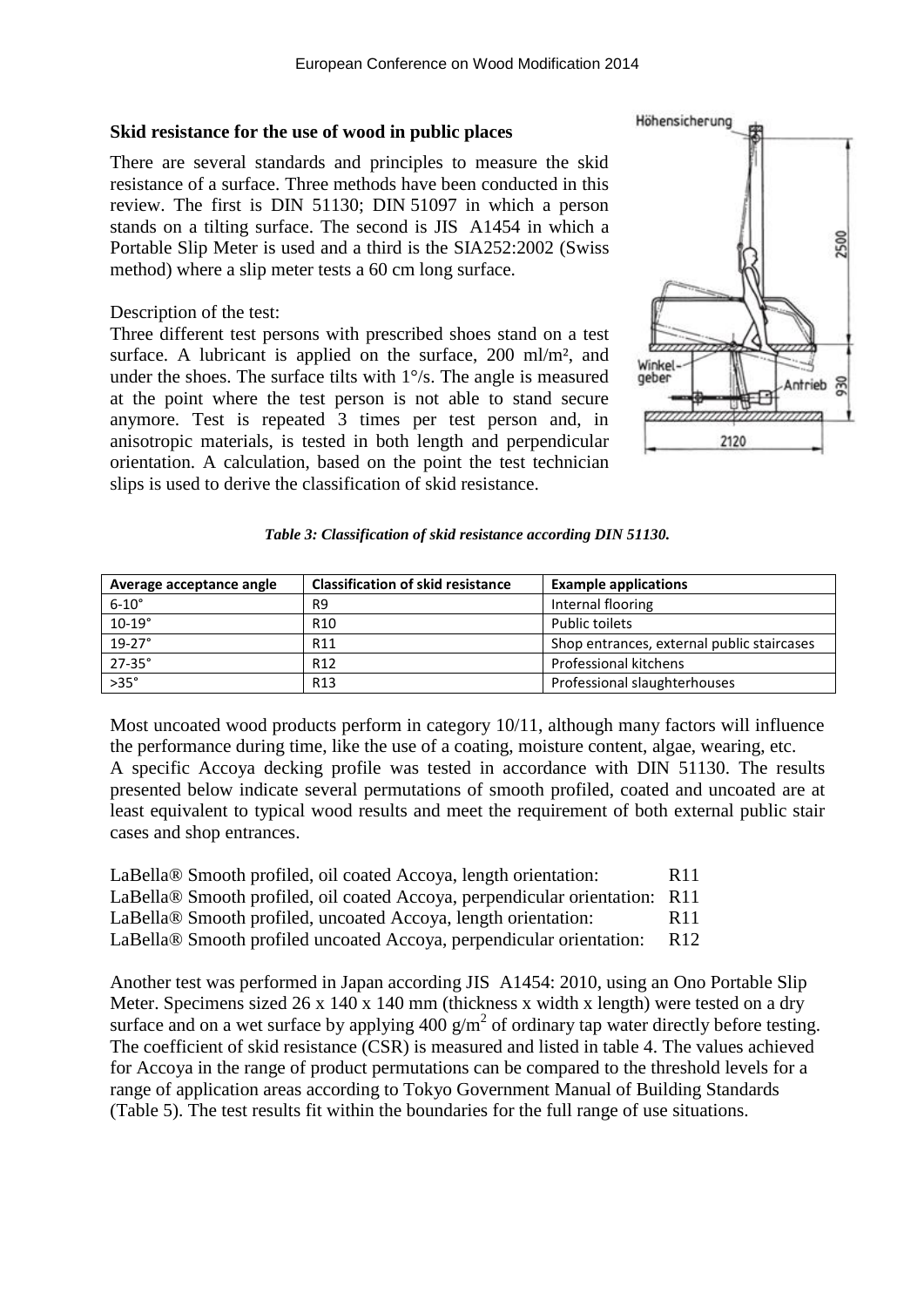| <b>Acetylated Wood</b><br><b>CSR</b> Average<br><b>Values</b> | X Axis (dry<br>perpendicular<br>to grain) | X Axis (wet<br>perpendicular<br>to grain) | Y Axis (dry<br>along grain) | Y Axis (wet<br>along grain) |
|---------------------------------------------------------------|-------------------------------------------|-------------------------------------------|-----------------------------|-----------------------------|
| A: Uncoated                                                   | 0.74                                      | 0.75                                      | 0.77                        | 0.81                        |
| B: Coated                                                     | 0.73                                      | 0.74                                      | 0.75                        | 0.79                        |
| C:Uncoated,                                                   | 0.71                                      | 0.72                                      | 0.77                        | 0.80                        |
| Grooved                                                       |                                           |                                           |                             |                             |
| D: Coated, Grooved                                            | 0.72                                      | 0.67                                      | 0.78                        | 0.76                        |

|  | Table 4: Acetylated wood CSR average values. |  |  |
|--|----------------------------------------------|--|--|
|  |                                              |  |  |

|  | Table 5: CSR Values found in Tokyo government manual of building maintenance standards. |
|--|-----------------------------------------------------------------------------------------|
|--|-----------------------------------------------------------------------------------------|

| C.S.R. Coefficient of Slip Resistance)<br>C.S.R. $=0.00$ (min) $\sim 0.99$ (max) |              |                    |                 |  |  |
|----------------------------------------------------------------------------------|--------------|--------------------|-----------------|--|--|
| Areas where footwear is   Areas where footwear is                                |              | Areas where people | Sloped surfaces |  |  |
| worn                                                                             | not worn     | walk barefoot      |                 |  |  |
| $0.4 \sim 0.9$                                                                   | $0.35 - 0.9$ | $0.45 - 0.9$       | $0.5 \sim 0.9$  |  |  |

*\*Any area of a building where the CSR is below 0.4 is regarded as "slippery and dangerous". \* It is regarded as dangerous where there is a large difference in CSR on the same floor/plane.*

The third test, appropriate to the Swiss market, is based on SIA252:2002. An automated skid resistance meter called FSC 2000 tests a 60 cm long surface which is treated with a prescribed lubricant. Different types of materials are attached to the resistance meter, such as rubber and a material which represents the human skin. The result is GB 2 which allows profiled Accoya to be used in all public environments including swimming pools surrounds.

### **Acetylated wood as boat decking**

Dimensional stability and rate of that stability change are critical to achieving low caulk squeeze up. A rule of thumb is that the width and depth of the joints between Teak parts must be approximately 10% of the width of the teak parts themselves, with a minimum of 5 mm and a maximum of 10 mm. Normally, maintenance on a deck takes place every 8-10 years where the caulk is replaced.

Vertical grain (VG) Accoya Alder (rift sawn) performs better than flat sawn with respect to dimensional stability and is aesthetically more like the traditional boat deck appearance. It is unknown whether the improved dimensional stability of the substrate may also result in an improved scheme regarding maintenance. Vertical grain Accoya Alder was used alongside Burmese Teak to build a number of comparative yacht deck panels by Westport Shipyard, USA (such as Figure 6). These deck panels where situated on the floating dock and outside a workshop door of the shipyard and exposed for between 12 and 24 months. It is clear that initially, VG Accoya Alder is lighter in colour than Teak. Figure 7 shows they weather to similar grey colour after 10 months, and Westport found that the VG Accoya Alder could be cleaned to a more uniform colour after weathering than Teak. The test panel installations, particularly the one outside the workshop door, subject to heavy traffic demonstrated that neither wood type suffered any particular wear or damage over the 24 month period.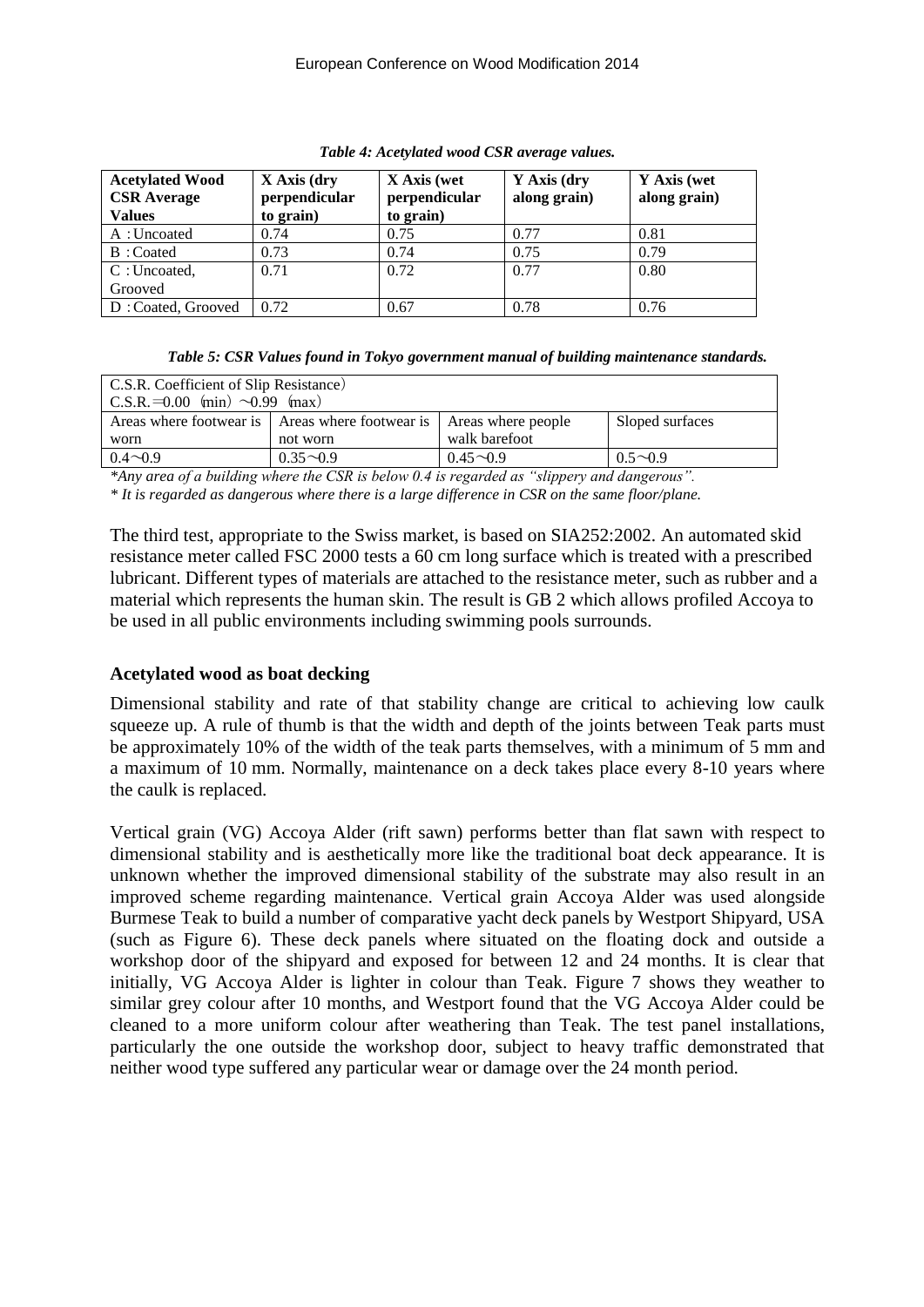

*Figure 6 and 7: in situ comparison between Burmese Teak and vertical grain acetylated Accoya Alder. Source: Westport shipyard, Port Angeles, WA, USA.*

### **Janka hardness in dry and wet conditions**

Samples of different wood species of 50 x 50 x 150 mm (radial x tangential x longitudinal) were tested on Janka hardness in one of two conditions, dry (conditioned to 20°C/65% relative humidity) or wet (vacuum impregnated).



*Figure 8: Janka hardness Figure 9: Percentage of hardness reduction in wet state compared to normal*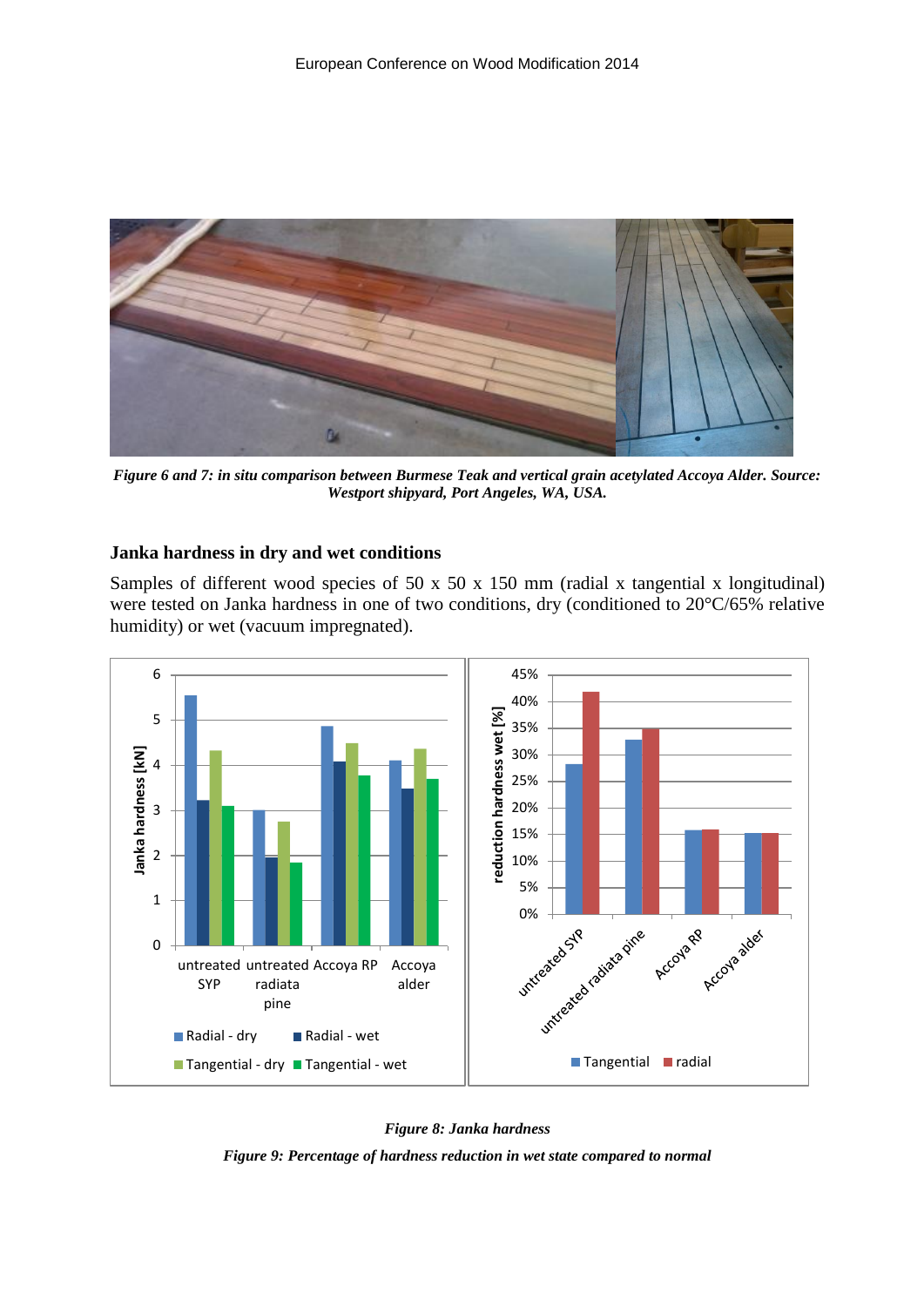The results in Figure 9 show that the hardness of Accoya® Radiata pine and Accoya® Alder was reduced by 10 to 15% when soaked compared to 30 to 40% for unmodified softwood common for external decking (SYP and Radiata pine). This additional hardness benefit from the acetylation process extends the fact that Accoya from Radiata pine is already 108% harder than unmodified Radiata pine and 30% harder than SYP in the wet condition, radial orientation which is most appropriate to decking. This reduced deterioration in the wet condition, when wood is most susceptible to damage helps explain the positive assessments from the noted external dance floor and yacht deck pilot application projects.

### **Radiant heat (thermograph) imagery**

A lesser considered but increasingly important measure of deck performance, particularly for the increasing non wood external decking products is surface temperature in services.

Material temperature on decks and terraces is a particular issue in the summer season. A thermogram image analysis was made in Japan by the Hiroshima Prefectural Technology Research Institute to assess differences between Accoya, thermally modified wood and three variants of commercial WPC decking. The ambient temperature during the testing of all decks was 32°C. Deck board dimensions were comparable for all three types:



*Figure 10: Thermogram images of Accoya, thermally modified wood and WPC.*

The thermograms clearly indicate temperatures of the Accoya® surface of about 46° C. This is substantially less than the alternatives tested. The thermal modified Pine ranged between 51 and 54° C whereas WPC reached surface temperatures of more than 55° C.

### **CONCLUSIONS**

Acetylated wood has performed well in the three severe project installations of an external dancefloor, a high traffic foot bride and as yacht decking. This performance is supported by common material factors of hardness and dimensional stability. Further, more application specific factors of hardness in wet conditions, slip resistance and radiant heat have been developed and demonstrate that Accoya performs well by all measures, even when compared with old growth teak. These test results provide a technical insight as to why the product performs well in the installed projects and indicate that it can provide a reliable and sustainable source of wood for such demanding external floors.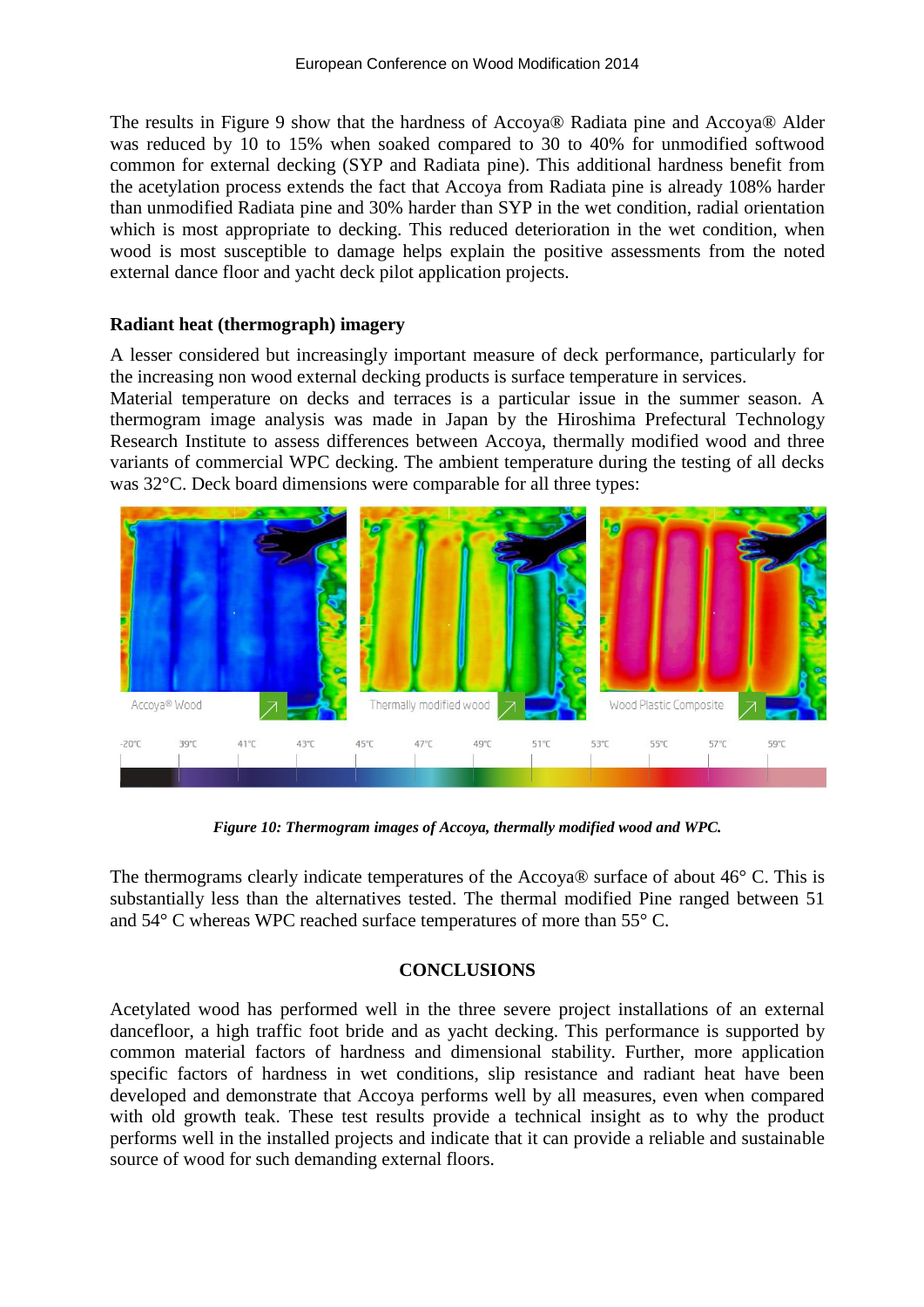# **ACKNOWLEDGEMENTS**

Accoya distributors Enno Roggemann, Germany, Holz-Pur, Suisse and Ikegami & Co., Japan, for both providing reports on skid resistance, and Ikegami and Co for the thermal imaging assessment.

### **REFERENCES**

BM Trada test report TT//F13325 (2013). Janka Hardness Testing.

BM Trada test report TS//F12167 (2014). Establishment of an experimental floor rig and test method for wood floorcoverings intended for use over underfloor heating.

Bongers F., Rowell R. and Roberts, M. (2008). Enhancement of lower tropical wood species. Acetylation for improved sustainability & carbon sequestration. In: *Fortrop 2 international conference*, Thailand, Bangkok.

Bongers, F., Alexander, J., Marcroft, J., Crawford, D. and Hairstans, R. (2013). Structural design with Accoya wood. *International Wood Products Journal* 4(3), pp. 172-176.

Kollert, W., Cherubini, L. (2012). Planted Forests and Trees Working Paper Series. Teak resources and market assessment 2010 (*Tectona grandis* Linn. F.). Forestry department FAO.

Louppe D., Oteng-Amoako A, Brink M*.* (2008). *Plant Resources of Tropical Africa: Timbers*. ISBN 9789057822094.

Marcroft J., Bongers F., Perez F., Alexander J., Harrison I. (2013). Structural performance of Accoya® wood under service class 3 conditions. *RILEM Conference. Materials and Joints in Timber Structures – Recent Advancement of Technology*. October 08 – 10, 2013, Stuttgart, Germany.

MT-Qualitest (2013). Prüfung der Gleitfestigkeit von Accoya Holz. Auftraggeber: Holz-Pur AG, Neuenkirch.

Rijsdijk, J. and Laming P. (1994). *Physical and Related Properties of 145 Timbers: Information for Practice*. Springer science. ISBN 978-94-015-8364-0.

Saba, Marine Adhesives Info sheet 203. Sealing teak ship decks with Saba caulk and Saba tack® 780.

Simpson, I., Van der Waals, J. and Singh, T. (2013). The durability of acetylated radiata pine sapwood results from ground contact tests after eight years exposure. *SCION report*.

SHR test report 6.322 (2007). Dimensional stability of Accoya wood under different moisture conditions. Downloadable from the Accoya website.

Tewari, V.P. and Mariswamy, K. (2013). Heartwood, sapwood and bark content of teak trees grown in Karna-taka, India. *Journal of Forestry Research* 24(4), pp. 721-725.